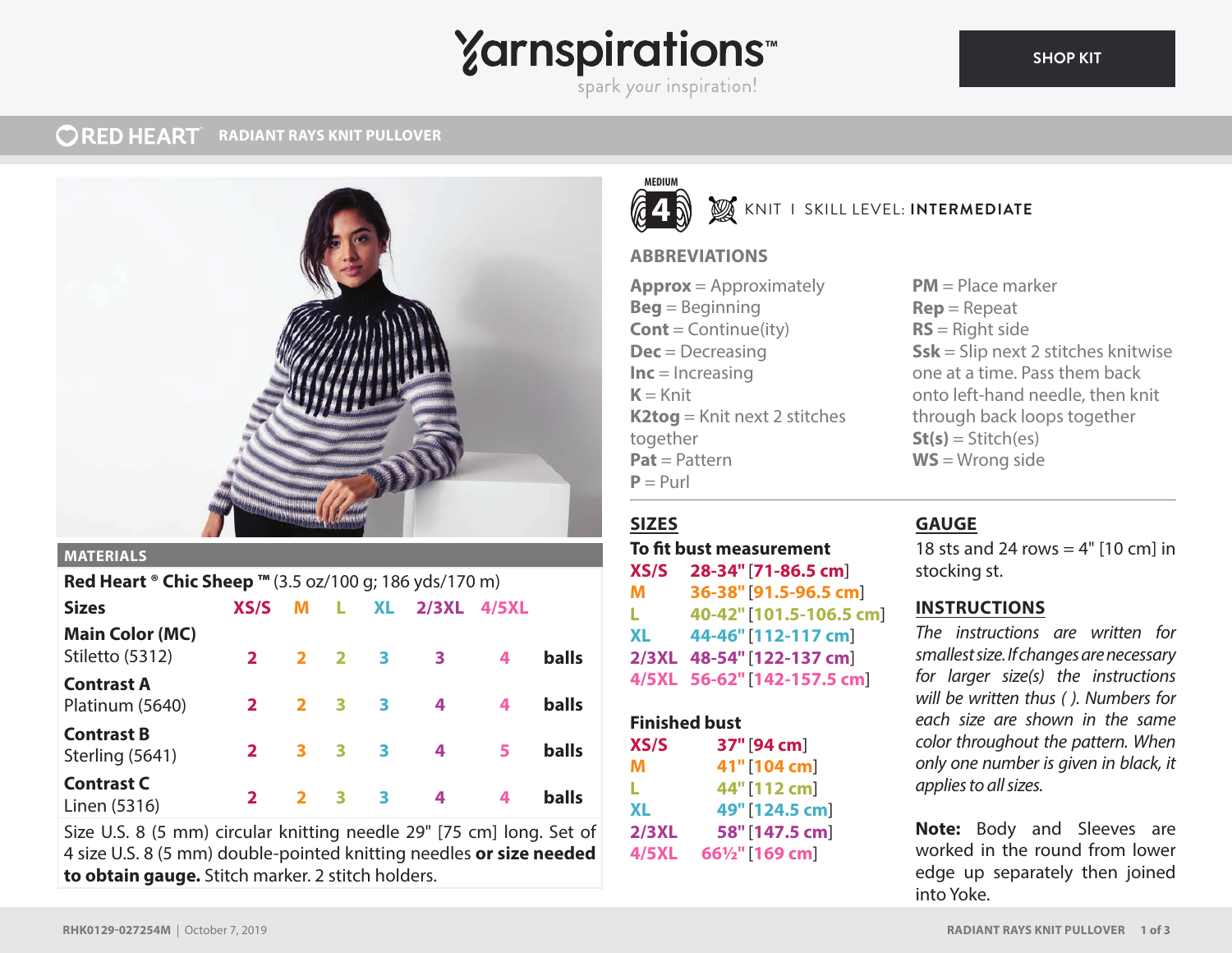**Yarnspirations** 

spark your inspiration!

#### **ORED HEART RADIANT RAYS KNIT PULLOVER**

When working from chart, carry yarn not in use loosely across WS of work. The colors are never twisted around one another.

**Stripe Pat:** A – 3 rnds, B – 2 rnds,  $C - 3$  rnds,  $B - 2$  rnds. These 10 rnds form Stripe Pat.

## **BODY**

With A and circular needle, cast on **166** (**184**-**200**-**220**-**260**-**300**) sts. Join in rnd, PM on first st.

Proceed in Stripe Pat as follows: 1st rnd: \*With A, K1. P1. Rep from \* around.

**2nd rnd:** \*K1. P1. Rep from \* around.

First 2 rnds of Stripe Pat are complete.

Keeping cont of Stripe Pat, rep last rnd of (K1. P1) ribbing for 3" [7.5 cm].

Keeping cont of Stripe Pat, knit in rnds until work from beg measures approx **15** (**15**-**16½**- **16½**-**15**-**15**)" [**38** (**38**-**42**-**42**-**38**- **38**) cm], ending on 10th rnd of Stripe Pat.

**Next rnd:** \*With A, K**83** (**92**-**100**- **110**-**130**-**150**). Slip last **8** (**11**- **14**-**14**-**18**-**18**) sts onto a length of yarn for underarm. Rep from \* once more. Leave all sts on a spare needle.

## **SLEEVES**

With set of double-pointed needles and A, cast on **46** (**46**-**48**-**50**-**54**-**54**) sts. Divide sts onto 3 needles. Join in rnd. PM on first st.

Proceed in Stripe Pat, work in (K1. P1) ribbing as given for Body for 3" [7.5 cm].

Keeping cont of Stripe Pat, knit in rnds, inc 1 st at beg and end of next and every following **8th** (**8th**-**8th**-**6th**-**4th**-**4th**) rnd to **64** (**66**-**68**-**76**-**84**-**90**) sts.

Cont even until work from beg measures approx **18** (**18**-**18**-**18**- **16½**-**16½**)" [**45.5** (**45.5**-**45.5**-**45.5**- **42**-**42**) cm], ending on 10th rnd of Stripe Pat.

**Next rnd:** With A, K**60** (**61**-**61**-**69**- **75**-**79**). Slip last **4** (**5**-**7**-**7**-**9**-**9**) sts and first **4** (6-7-7-9-9) sts of rnd onto a st holder for underarm. Break yarn. Leave rem **56** (**55**-**54**- **62**-**66**-**72**) sts on length of yarn.

## **YOKE**

Keeping cont of Stripe Pat throughout Yoke, proceed as follows: **1st rnd:** With A, \*K**56** (**55**-**54**-**62**- **66**-**72**) for sleeve. PM on needle. K**75** (**81**-**86**-**96**-**112**-**132**) for body. PM on needle. Rep from \* once more. **262** (**272**-**280**-**316**- **356**-**408**) sts.

**2nd rnd:** Knit, **inc 1** (**dec 1**-**dec 1 inc 1**-**dec 1**-**0**) st at beg of rnd. **263** (**271**-**279**-**317**-**355**-**408**) sts. **3rd rnd:** (K2tog. Knit to 2 sts before marker. ssk) 4 times.

Knit 3 rnds even.

Rep last 4 rnds **0** (**1**-**2**-**3**-**4**-**5**) time(s) more. **255** (**255**-**255**-**285**- **315**-**360**) sts.

Keeping cont of Stripe Pat as background of Chart, work chart to end of chart, *reading rnds from right to left* and noting 15-st rep will be worked **17** (**17**-**17**-**19**-**21**- **24**) times. Break A and B. **68** (**68**- **68**-**76**-**84**-**96**) sts.

Chart is shown on page 3. **Collar: Next rnd:** With MC, \*K1. P1. Rep from \* around. Rep last rnd of (K1. P1) ribbing for 5" [12.5 cm]. Cast off in rib.

## **FINISHING**

Pin garment to measurements. Cover with a damp cloth leaving cloth to dry.

Graft underarms.

Following Embroidery Chart, embroider extensions of 'rays' at Front only with duplicate st, working each st over 2 rows.

## **Duplicate st diagrams**